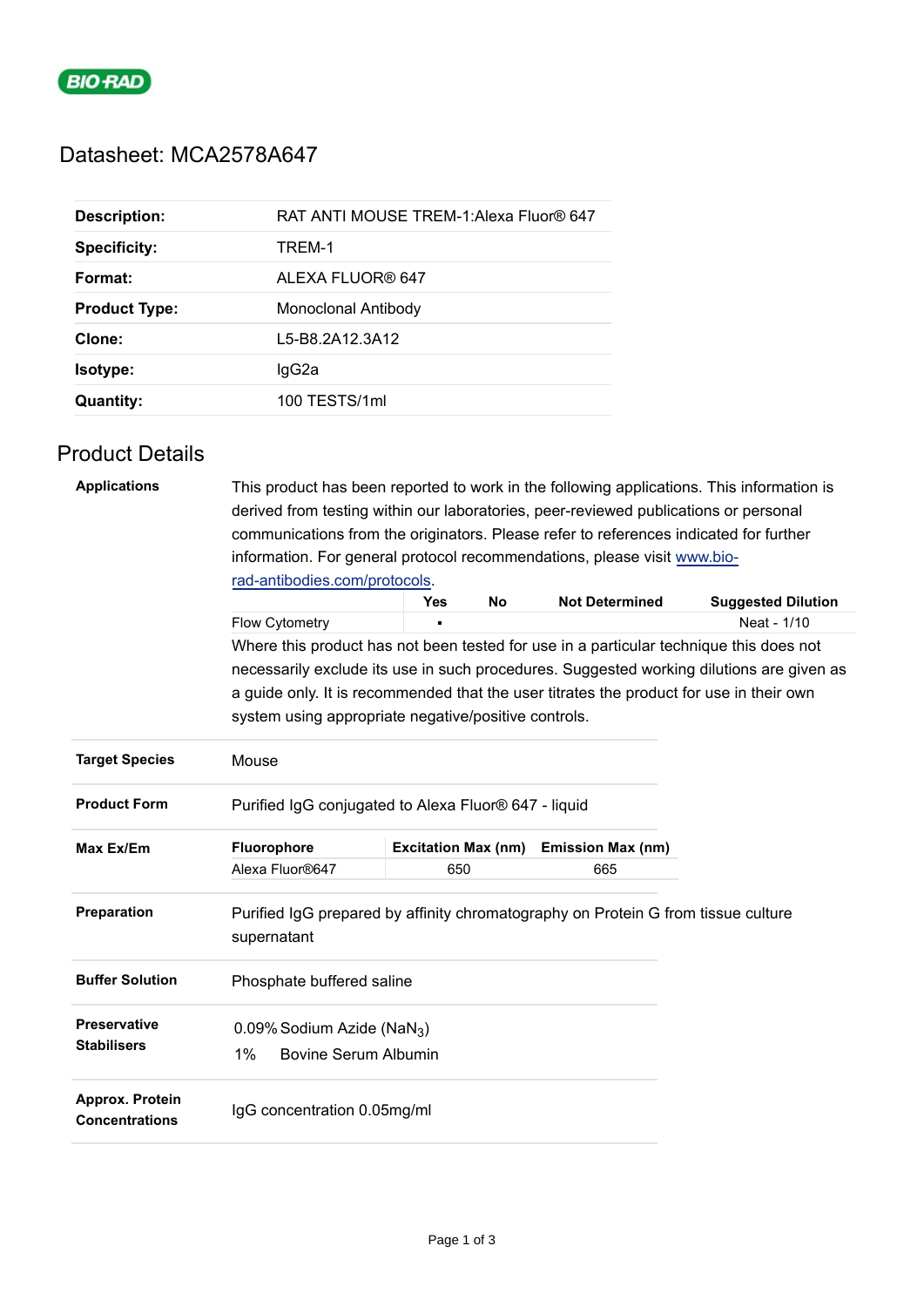| <b>External Database</b><br><b>Links</b> | <b>UniProt:</b><br>Q9JKE2<br><b>Related reagents</b><br><b>Entrez Gene:</b>                                                                                                                                                                                                                                                                                                                                                                                                                                                                                                                                                                                                                                                                                                                                                                                                                          |
|------------------------------------------|------------------------------------------------------------------------------------------------------------------------------------------------------------------------------------------------------------------------------------------------------------------------------------------------------------------------------------------------------------------------------------------------------------------------------------------------------------------------------------------------------------------------------------------------------------------------------------------------------------------------------------------------------------------------------------------------------------------------------------------------------------------------------------------------------------------------------------------------------------------------------------------------------|
|                                          | 58217<br>Trem1<br><b>Related reagents</b>                                                                                                                                                                                                                                                                                                                                                                                                                                                                                                                                                                                                                                                                                                                                                                                                                                                            |
| <b>RRID</b>                              | AB 1833727                                                                                                                                                                                                                                                                                                                                                                                                                                                                                                                                                                                                                                                                                                                                                                                                                                                                                           |
| <b>Specificity</b>                       | Rat anti Mouse Trem-1 antibody, clone L5-B8.2A12.3A12 recognizes mouse triggering<br>receptor expressed on myeloid cells 1 (TREM-1), a 30kD member of the immunoglobulin<br>superfamily expressed on neutrophils and a subset of monocytes. TREM-1 is involved in<br>the microbial inflammatory response. It acts in conjunction with the adaptor protein DAP12<br>to activate neutrophils and monocytes, leading to the secretion of pro-inflammatory<br>mediators and enhancement of the inflammatory response. Microbial infection also<br>induces the release of soluble form of TREM-1 from monocytes, which is reported to act<br>as an inhibitor of TREM-1.                                                                                                                                                                                                                                   |
|                                          | TREM-1 mediates the septic shock pathway, and blocking TREM-1 has been reported to<br>reduce inflammation and increase survival in certain models of bacterial infection.                                                                                                                                                                                                                                                                                                                                                                                                                                                                                                                                                                                                                                                                                                                            |
| <b>Flow Cytometry</b>                    | Use 10ul of the suggested working dilution to label 1x10 <sup>6</sup> cells in 100ul.                                                                                                                                                                                                                                                                                                                                                                                                                                                                                                                                                                                                                                                                                                                                                                                                                |
| <b>References</b>                        | 1. Wang, F. et al. (2012) Blocking TREM-1 signaling prolongs survival of mice with<br>Pseudomonas aeruginosa induced sepsis. Cell Immunol. 272 (2): 251-8.                                                                                                                                                                                                                                                                                                                                                                                                                                                                                                                                                                                                                                                                                                                                           |
| <b>Storage</b>                           | This product is shipped at ambient temperature. It is recommended to aliquot and store at<br>-20 $^{\circ}$ C on receipt. When thawed, aliquot the sample as needed. Keep aliquots at 2-8 $^{\circ}$ C for<br>short term use (up to 4 weeks) and store the remaining aliquots at -20°C.                                                                                                                                                                                                                                                                                                                                                                                                                                                                                                                                                                                                              |
|                                          | Avoid repeated freezing and thawing as this may denature the antibody. Storage in<br>frost-free freezers is not recommended. This product is photosensitive and should be<br>protected from light.                                                                                                                                                                                                                                                                                                                                                                                                                                                                                                                                                                                                                                                                                                   |
| <b>Guarantee</b>                         | 12 months from date of despatch                                                                                                                                                                                                                                                                                                                                                                                                                                                                                                                                                                                                                                                                                                                                                                                                                                                                      |
| <b>Acknowledgements</b>                  | This product is provided under an intellectual property licence from Life Technologies<br>Corporation. The transfer of this product is contingent on the buyer using the purchase<br>product solely in research, excluding contract research or any fee for service research,<br>and the buyer must not sell or otherwise transfer this product or its components for (a)<br>diagnostic, therapeutic or prophylactic purposes; (b) testing, analysis or screening<br>services, or information in return for compensation on a per-test basis; (c) manufacturing<br>or quality assurance or quality control, or (d) resale, whether or not resold for use in<br>research. For information on purchasing a license to this product for purposes other than<br>as described above, contact Life Technologies Corporation, 5791 Van Allen Way, Carlsbad<br>CA 92008 USA or outlicensing@thermofisher.com |